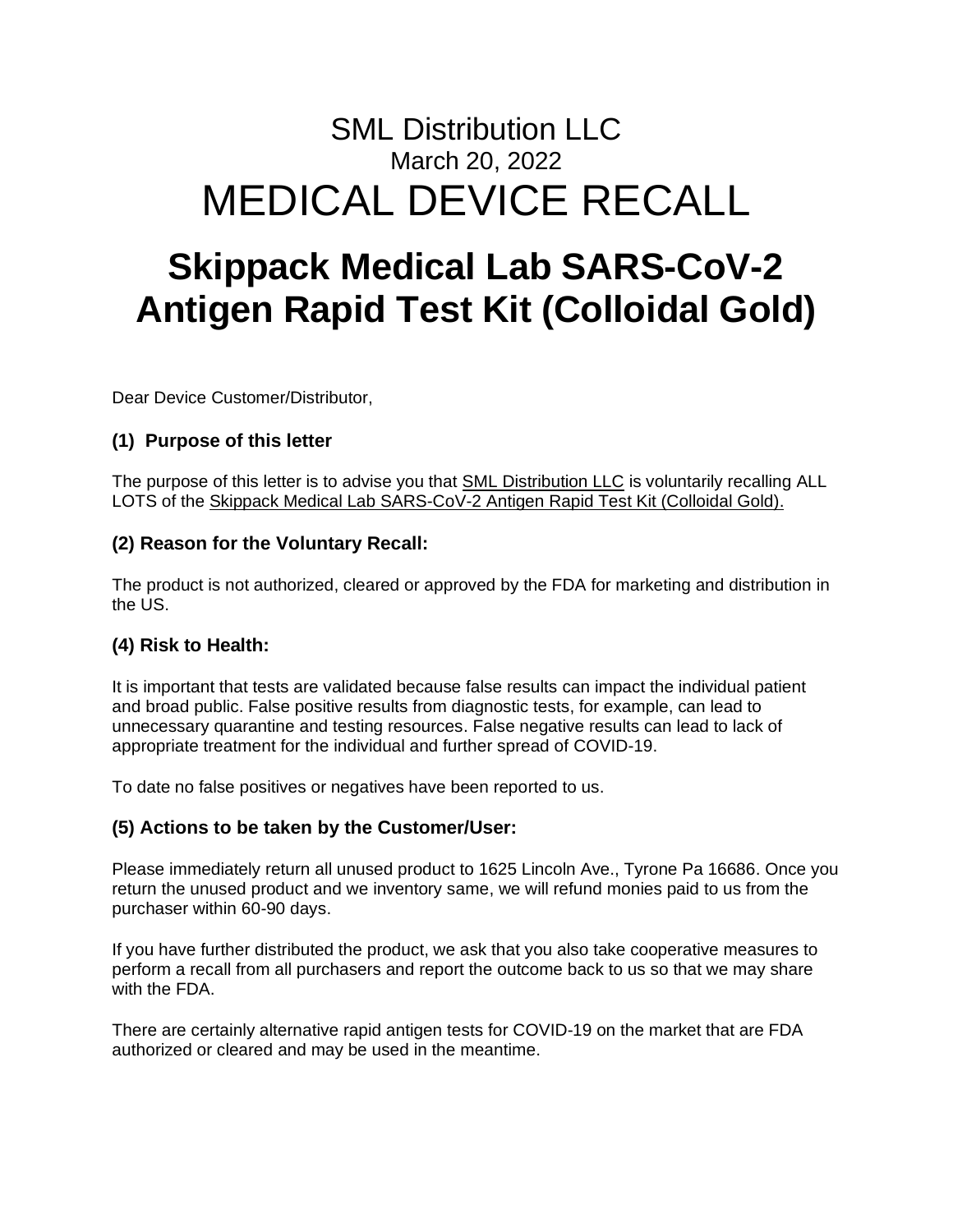Please contact us with any questions, concerns, or product returns of any recalled goods purchased that are listed and subject to this voluntary recall by contacting us via e-mail at [techsupport@smldistribution.com.](mailto:techsupport@smldistribution.com)

**(6) Product and Distribution Information:** The lot #'s, production dates, and expiration dates of the lots recalled are listed below in **Table 1**.

## **TABLE 1**

| DATE:     | LOT #:          | <b>EXPIRATION:</b> |
|-----------|-----------------|--------------------|
| 1/5/2022  | UL-AG-2110-05-Q | 10/15/2023         |
| 1/10/2022 | UL-AG-2111-02-Q | 11/15/2023         |
| 1/18/2022 | UL-AG-2112-01-Q | 12/15/2023         |
| 1/19/2022 | UL-AG-2112-02-Q | 12/15/2023         |
| 2/1/2022  | UL-AG-2201-03-Q | 1/15/2024          |

The subject product is the SARS-CoV-2 Antigen Rapid Test Kit (Colloidal Gold), a photo of which is below.